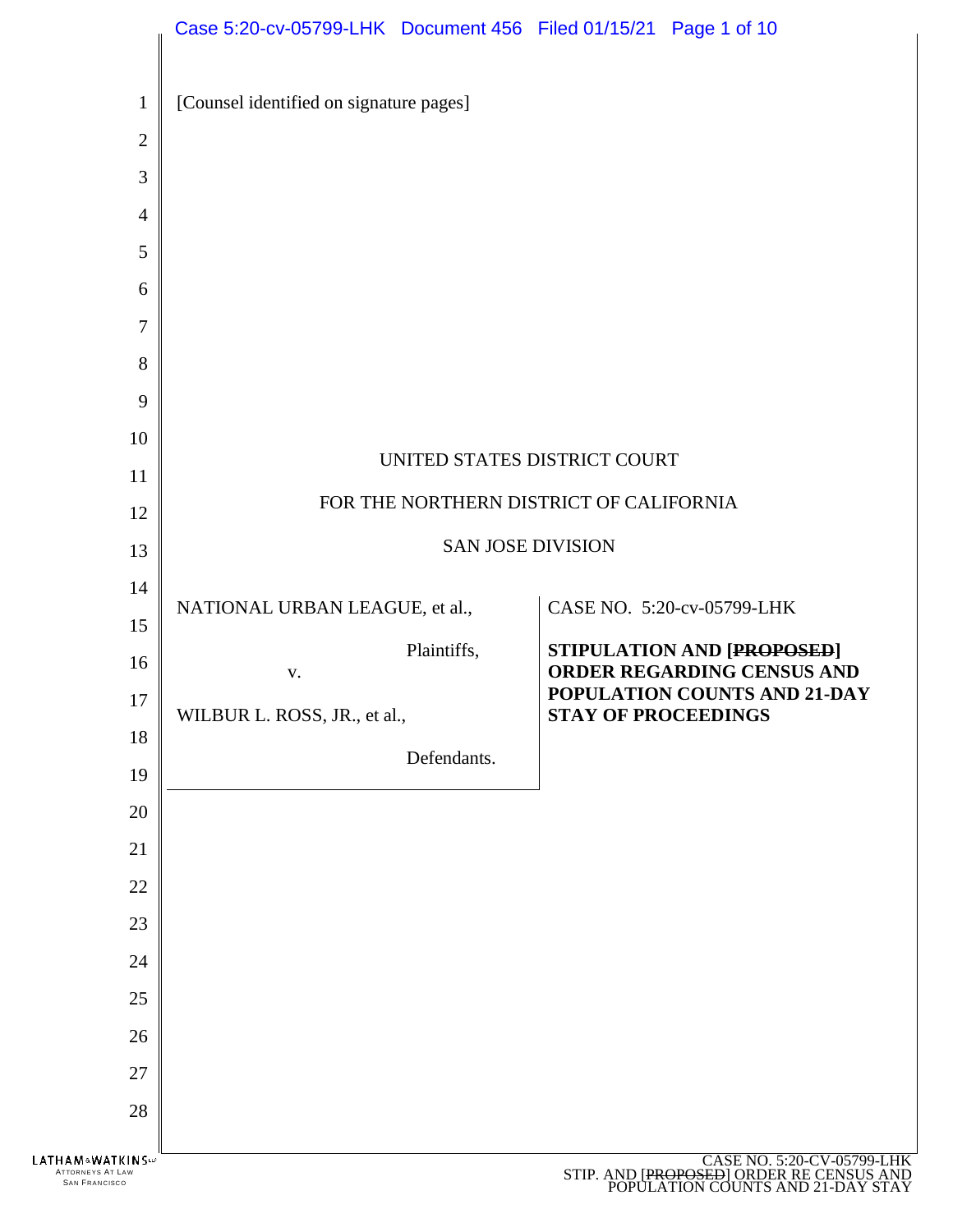1 Pursuant to Civil Local Rules 6-2 and 7-12, the parties to this action, by their respective 2 counsel, respectfully submit the following Joint Stipulation: 3 WHEREAS, for the reasons set forth below, in light of the current depositions, motions 4 and discovery deadlines on calendar and the pending transition to a new Administration, 5 Defendants have requested a 21-day stay of the case in order to provide for an orderly transition 6 and to let the new Administration assess this case; 7 WHEREAS, Defendants state that the Census Bureau will not be in position to finalize or 8 provide apportionment data until many weeks after January 20, 2021, the date on which the 9 incoming Administration will take responsibility for supervision of the Census Bureau; 10 WHEREAS, Defendants state that the Census Bureau will not be in position to finalize or 11 provide reports, estimates, or data relating to (i) the July 21, 2020 Presidential Memorandum on 12 Excluding Illegal Aliens from the Apportionment Base Following the 2020 Census or (ii) 13 Executive Order 13880, entitled Collecting Information About Citizenship Status in Connection 14 with the Decennial Census (July 11, 2019), until many weeks after January 20, 2021; 15 WHEREAS, this ongoing litigation has required Defendants to expend substantial 16 resources, including for preparation of many depositions scheduled for next week and the 17 production of numerous documents and materials; 18 WHEREAS, Defendants believe that the public interest would be served by staying all 19 proceedings in this litigation for 21 days, in that such a stay would permit the incoming 20 Administration to evaluate the Census Bureau's and the Department of Commerce's operations 21 and assess, among other things, the interests of the United States and its litigating positions in 22 light of Plaintiffs' claims in this case; 23 WHEREAS, Plaintiffs are amenable to a 21-day stay, based on Defendants' express 24 acknowledgments and representations below, provided to ensure that Plaintiffs are not prejudiced 25 in any way by a stay. 26 27 28 **LATHAM&WATKINS** 

ATTORNEYS AT LAW TTORNEYS AT LAW  $\,$  same state of the state of the state of the state of the state of the state of the state of the state of the state of the state of the state of the state of the state of the state of the state of the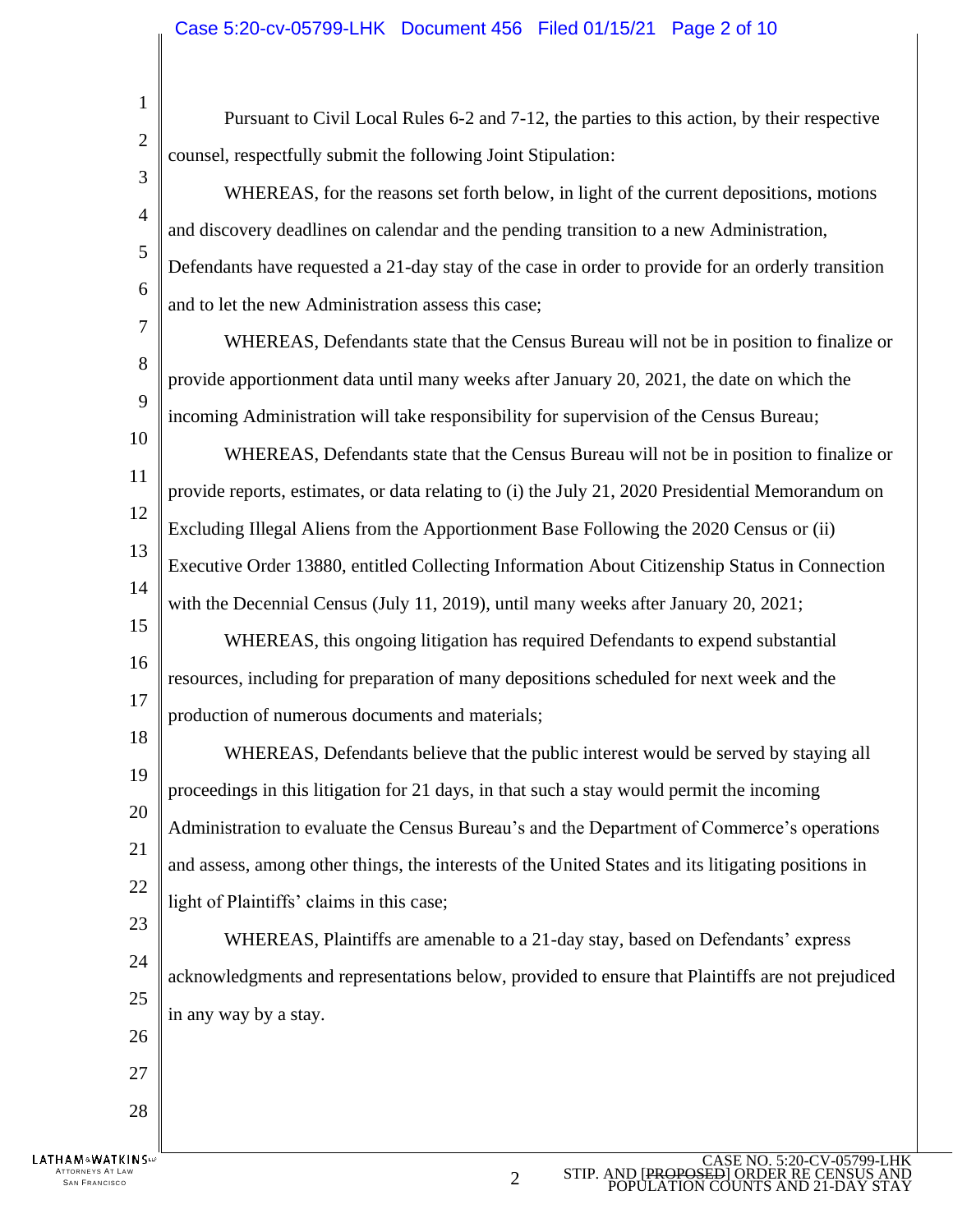$\parallel$ 

| $\mathbf{1}$                               | NOW, THEREFORE, DEFENDANTS HEREBY STIPULATE AS FOLLOWS:                                    |
|--------------------------------------------|--------------------------------------------------------------------------------------------|
| $\overline{c}$                             | Reports, estimates, or data relating to the July 21, 2020 Presidential Memorandum on<br>1) |
| 3                                          | Excluding Illegal Aliens from the Apportionment Base Following the 2020 Census             |
| $\overline{4}$                             | will not be finalized, reported or publicly disclosed prior to the change of               |
| 5                                          | Administration on January 20, 2021. Should such information be finalized after the         |
| 6                                          | change of Administration but prior to the end of the proposed stay, Defendants would       |
| $\overline{7}$                             | provide Plaintiffs with 7 days' detailed notice prior to reporting or publicly disclosing  |
| $8\,$                                      | it.                                                                                        |
| 9                                          | Reports, estimates, or data relating to Executive Order 13880, entitled Collecting<br>2)   |
| 10                                         | Information About Citizenship Status in Connection with the Decennial Census (July         |
| 11                                         | 11, 2019), will not be finalized, reported or publicly disclosed prior to the change of    |
| 12                                         | Administration on January 20, 2021. Should such information be finalized after the         |
| 13                                         | change of Administration but prior to the end of the stay, Defendants would provide        |
| 14                                         | Plaintiffs with 7 days' detailed notice prior to reporting or publicly disclosing it.      |
| 15                                         | Neither the Census Bureau nor the Department of Commerce will report or publicly<br>3)     |
| 16                                         | disclose any population counts or estimates relating to the population as of April 1,      |
| 17                                         | 2020, including counts or estimates of the illegal alien/undocumented immigrant            |
| 18                                         | population, prior to the change of Administration on January 20, 2021. To the extent       |
| 19                                         | such population counts or estimates are developed after the change of Administration       |
| 20                                         | but prior to the end of the stay, Defendants would provide Plaintiffs with 7 days'         |
| 21                                         | detailed notice prior to reporting or publicly disclosing them.                            |
| 22                                         | That the restrictions contained in $(1) - (3)$ above shall not apply to Defendants'<br>4)  |
| 23                                         | obligations to respond to information requests from Congress or the Office of the          |
| 24                                         | Inspector General.                                                                         |
| 25                                         |                                                                                            |
| 26                                         |                                                                                            |
| 27                                         |                                                                                            |
| 28                                         |                                                                                            |
| .ATHAM®WATKINS™<br><b>ATTORNEYS AT LAW</b> | CASE NO. 5:20-CV-05799-LF<br>STIP. AND [PROPOSED] ORDER RECEN                              |
| <b>SAN FRANCISCO</b>                       | 3<br>DODI II ATION COI INTS                                                                |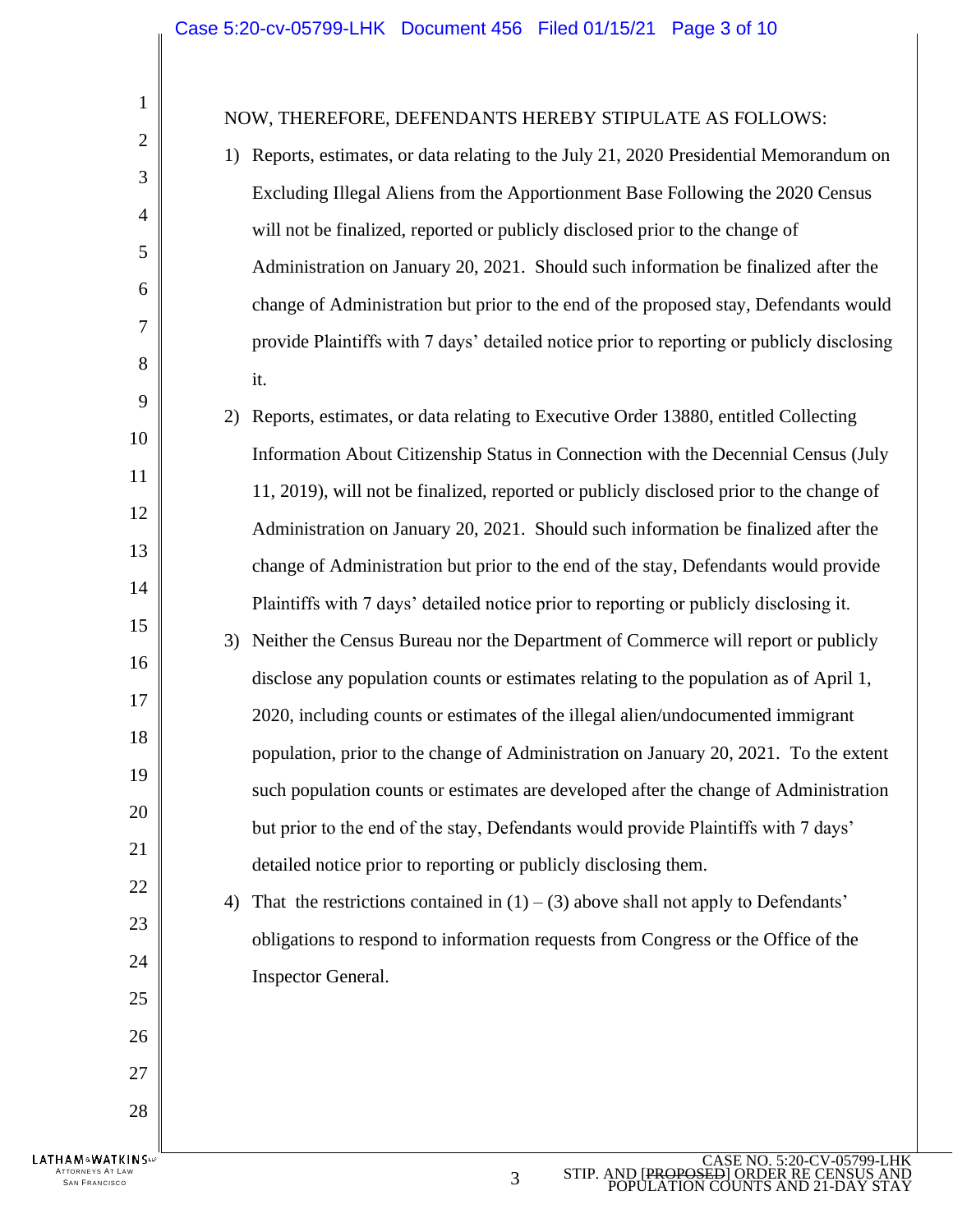1 FURTHER, THE PARTIES JOINTLY STIPULATE AS FOLLOWS: 2 a) That the Court enter a 21-day stay of this case, effective beginning on January 15, 3 2021 and lifting on February 5, 2021, with any deadlines currently due January 15, 2021 4 becoming due on February 5, 2021, and all other deadlines commensurately shifted; 5 b) That the Court resolve Plaintiffs' Renewed Motion to Compel and for Sanctions, ECF 6 No. 433, except that Plaintiffs ask the Court to hold their request for sanctions contained therein 7 in abeyance and not resolve it at this time, subject to Plaintiffs renewing such request in the 8 future if warranted given the parties' ongoing discussions on these matters. If the Magistrate 9 Judge Panel issues a decision on Plaintiffs' Motion to Compel, the parties reserve their right to 10 appeal that decision to the District Court and the appellate courts, and to seek a stay pending any 11 appeal of any adverse decision; 12 c) That the parties file a Joint Case Management Statement on February 3, 2021, for a 13 Further Case Management Conference on February 5, 2021 at 10:00 a.m. PT; 14 d) That, should the parties not reach earlier resolution, the case shall restart on February 15 5, 2021 under the exact same schedule currently in place, and Defendants will not resist or 16 challenge Plaintiffs taking any of the depositions currently noticed or producing any of the 17 documents and materials Defendants currently are obligated to produce, but Defendants may 18 assert the objections that they would have had in the normal course. 19 20 21 Dated: January 16, 2021 LATHAM & WATKINS LLP 22 By: /s/ Sadik Huseny 23 Sadik Huseny 24 Sadik Huseny (Bar No. 224659) sadik.huseny@lw.com 25 Steven M. Bauer (Bar No. 135067) steven.bauer@lw.com 26 Amit Makker (Bar No. 280747) amit.makker@lw.com 27 Shannon D. Lankenau (Bar. No. 294263) shannon.lankenau@lw.com 28 **LATHAM & WATKINS LLP LATHAM&WATKINS** CASE NO. 5:20-CV-05799-LHK **ATTORNEYS AT LAW** STIP. AND [PROPOSED] ORDER RE CENSUS AND TTORNEYS AT LAW<br>SAN FRANCISCO POPULATION COUNTS AND 21-DAY STAY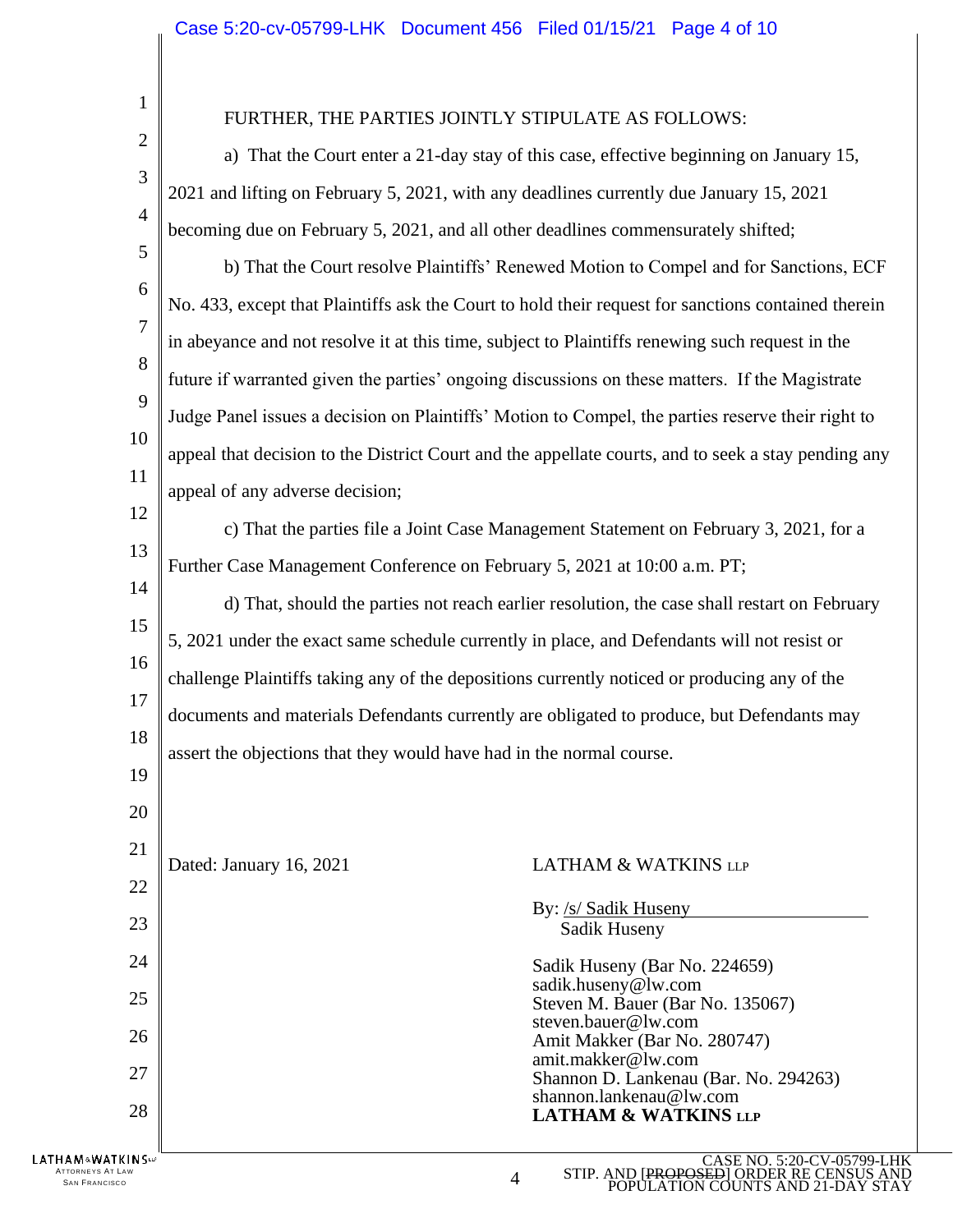|                           | Case 5:20-cv-05799-LHK  Document 456  Filed 01/15/21  Page 5 of 10 |                                                           |                                                                                               |
|---------------------------|--------------------------------------------------------------------|-----------------------------------------------------------|-----------------------------------------------------------------------------------------------|
|                           |                                                                    |                                                           |                                                                                               |
| 1                         |                                                                    |                                                           | 505 Montgomery Street, Suite 2000                                                             |
| $\overline{2}$            |                                                                    | San Francisco, CA 94111<br>Telephone: 415.391.0600        |                                                                                               |
|                           |                                                                    | Facsimile: 415.395.8095                                   |                                                                                               |
| 3                         |                                                                    |                                                           |                                                                                               |
| 4                         |                                                                    | melissa.sherry@lw.com                                     | Melissa Arbus Sherry (pro hac vice)                                                           |
|                           |                                                                    | Richard P. Bress (pro hac vice)                           |                                                                                               |
| 5                         |                                                                    | rick.bress@lw.com                                         |                                                                                               |
| 6                         |                                                                    | Anne W. Robinson (pro hac vice)<br>anne.robinson@lw.com   |                                                                                               |
|                           |                                                                    | Tyce R. Walters (pro hac vice)                            |                                                                                               |
| 7                         |                                                                    | tyce.walters@lw.com<br>Gemma Donofrio (pro hac vice)      |                                                                                               |
| 8                         |                                                                    | gemma.donofrio@lw.com                                     |                                                                                               |
|                           |                                                                    | Christine C. Smith (pro hac vice)                         |                                                                                               |
| 9                         |                                                                    | christine.smith@lw.com<br><b>LATHAM &amp; WATKINS LLP</b> |                                                                                               |
| 10                        |                                                                    |                                                           | 555 Eleventh Street NW, Suite 1000                                                            |
| 11                        |                                                                    | Washington, D.C. 20004                                    |                                                                                               |
|                           |                                                                    | Telephone: 202.637.2200<br>Facsimile: 202.637.2201        |                                                                                               |
| 12                        |                                                                    |                                                           |                                                                                               |
| 13                        |                                                                    |                                                           | Attorneys for Plaintiffs National Urban League;<br>League of Women Voters; Black Alliance for |
|                           |                                                                    |                                                           | Just Immigration; Harris County, Texas; King                                                  |
| 14                        |                                                                    |                                                           | County, Washington; City of San Jose,                                                         |
| 15                        |                                                                    | the NAACP                                                 | California; Rodney Ellis; Adrian Garcia; and                                                  |
| 16                        | Dated: January 16, 2021                                            | By: /s/ Jon M. Greenbaum                                  |                                                                                               |
| 17                        |                                                                    | Kristen Clarke ( <i>pro hac vice</i> )                    |                                                                                               |
|                           |                                                                    | kclarke@lawyerscommittee.org                              | Jon M. Greenbaum (Bar No. 166733)                                                             |
| 18                        |                                                                    |                                                           | jgreenbaum@lawyerscommittee.org                                                               |
| 19                        |                                                                    | Ezra D. Rosenberg (pro hac vice)                          |                                                                                               |
|                           |                                                                    |                                                           | erosenberg@lawyerscommittee.org                                                               |
| 20                        |                                                                    | Ajay Saini (pro hac vice)<br>asaini@lawyerscommitee.org   |                                                                                               |
| 21                        |                                                                    | Maryum Jordan (Bar No. 325447)                            |                                                                                               |
|                           |                                                                    | mjordan@lawyerscommittee.org                              |                                                                                               |
| 22                        |                                                                    | Pooja Chaudhuri (Bar No. 314847)                          |                                                                                               |
| 23                        |                                                                    |                                                           | pchaudhuri@lawyerscommittee.org<br><b>LAWYERS' COMMITTEE FOR CIVIL</b>                        |
|                           |                                                                    | <b>RIGHTS UNDER LAW</b>                                   |                                                                                               |
| 24                        |                                                                    | 1500 K Street NW, Suite 900                               |                                                                                               |
| 25                        |                                                                    | Washington, DC 20005<br>Telephone: 202.662.8600           |                                                                                               |
|                           |                                                                    | Facsimile: 202.783.0857                                   |                                                                                               |
| 26                        |                                                                    |                                                           |                                                                                               |
| 27                        |                                                                    |                                                           | Attorneys for Plaintiffs National Urban League;                                               |
| 28                        |                                                                    |                                                           | City of San Jose, California; Harris County,<br>Texas; League of Women Voters; King County,   |
|                           |                                                                    |                                                           |                                                                                               |
| <b>LATHAM&amp;WATKINS</b> |                                                                    |                                                           | CASE NO. 5:20-CV-05799-I                                                                      |

ATTORNEYS AT LAW  $5$  SAN FRANCISCO  $5$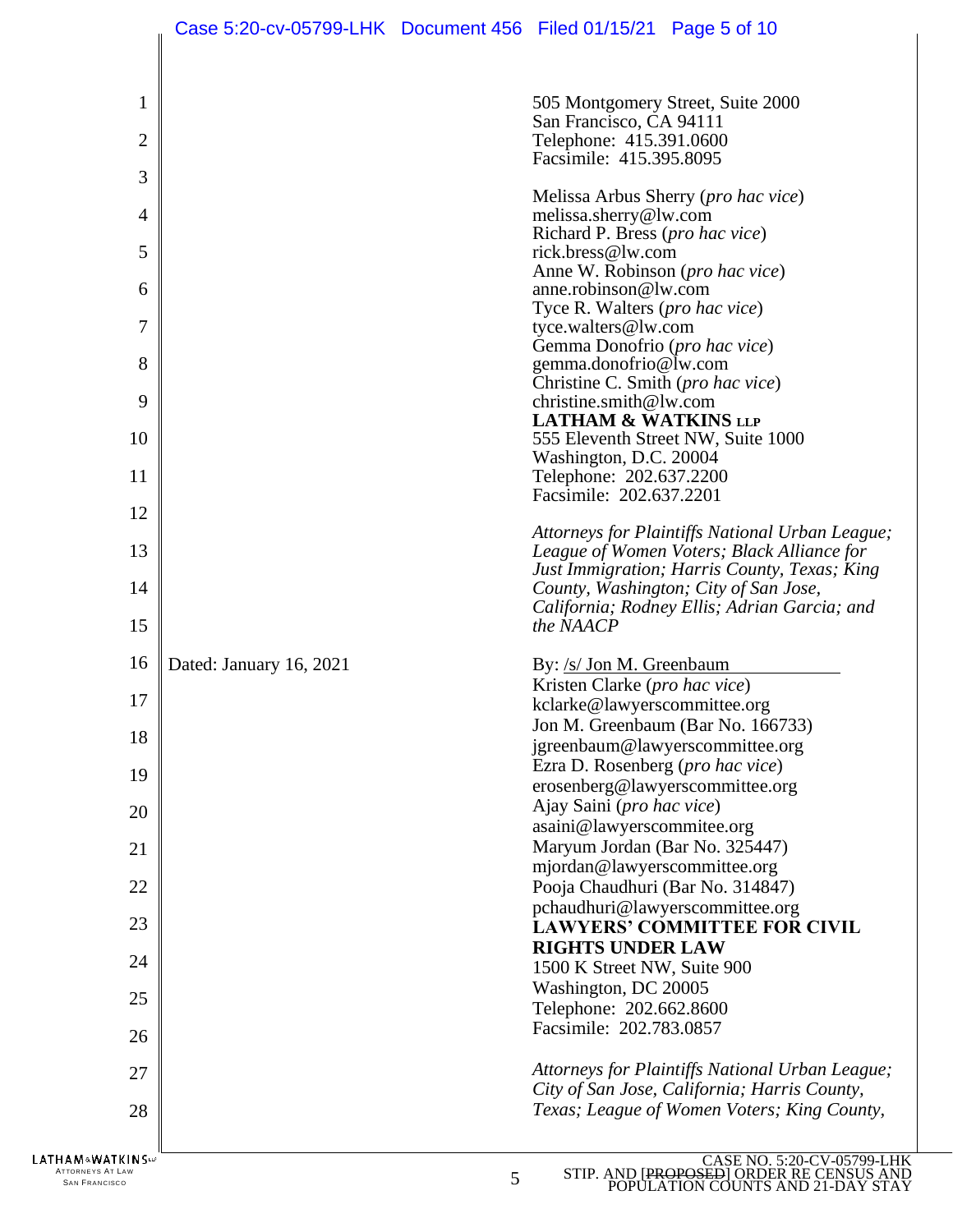| $\mathbf{1}$                              |                         | Washington; Black Alliance for Just                                                                              |
|-------------------------------------------|-------------------------|------------------------------------------------------------------------------------------------------------------|
|                                           |                         | Immigration; Rodney Ellis; Adrian Garcia; the                                                                    |
| $\overline{2}$                            |                         | NAACP; and Navajo Nation                                                                                         |
| 3                                         |                         | Wendy R. Weiser (pro hac vice)                                                                                   |
| $\overline{4}$                            |                         | weiserw@brennan.law.nyu.edu                                                                                      |
|                                           |                         | Thomas P. Wolf (pro hac vice)                                                                                    |
| 5                                         |                         | wolft@brennan.law.nyu.edu                                                                                        |
|                                           |                         | Kelly M. Percival (pro hac vice)                                                                                 |
| 6                                         |                         | percivalk@brennan.law.nyu.edu<br><b>BRENNAN CENTER FOR JUSTICE</b>                                               |
| $\overline{7}$                            |                         | 120 Broadway, Suite 1750                                                                                         |
|                                           |                         | New York, NY 10271                                                                                               |
| 8                                         |                         | Telephone: 646.292.8310                                                                                          |
|                                           |                         | Facsimile: 212.463.7308                                                                                          |
| 9                                         |                         |                                                                                                                  |
| 10                                        |                         | Attorneys for Plaintiffs National Urban League;                                                                  |
|                                           |                         | City of San Jose, California; Harris County,<br>Texas; League of Women Voters; King County,                      |
| 11                                        |                         | Washington; Black Alliance for Just                                                                              |
| 12                                        |                         | Immigration; Rodney Ellis; Adrian Garcia; the                                                                    |
|                                           |                         | NAACP; and Navajo Nation                                                                                         |
| 13                                        |                         |                                                                                                                  |
| 14                                        |                         | Mark Rosenbaum (Bar No. 59940)                                                                                   |
|                                           |                         | mrosenbaum@publiccounsel.org<br><b>PUBLIC COUNSEL</b>                                                            |
| 15                                        |                         | 610 South Ardmore Avenue                                                                                         |
|                                           |                         | Los Angeles, California 90005                                                                                    |
| 16                                        |                         | Telephone: 213.385.2977                                                                                          |
| 17                                        |                         | Facsimile: 213.385.9089                                                                                          |
|                                           |                         |                                                                                                                  |
| 18                                        |                         | Attorneys for Plaintiff City of San Jose                                                                         |
| 19                                        |                         | Doreen McPaul, Attorney General                                                                                  |
|                                           |                         | $d$ mcpaul@nndoj.org                                                                                             |
| 20                                        |                         | Jason Searle (pro hac vice)                                                                                      |
| 21                                        |                         | jasearle@nndoj.org<br><b>NAVAJO NATION DEPARTMENT OF</b>                                                         |
|                                           |                         | <b>JUSTICE</b>                                                                                                   |
| 22                                        |                         | P.O. Box 2010                                                                                                    |
| 23                                        |                         | Window Rock, AZ 86515                                                                                            |
|                                           |                         | Telephone: (928) 871-6345                                                                                        |
| 24                                        |                         | <b>Attorneys for Navajo Nation</b>                                                                               |
| 25                                        |                         |                                                                                                                  |
|                                           | Dated: January 16, 2021 | By: /s/ Danielle Goldstein                                                                                       |
| 26                                        |                         | Michael N. Feuer (Bar No. 111529)                                                                                |
| 27                                        |                         | mike.feuer@lacity.org<br>Kathleen Kenealy (Bar No. 212289)                                                       |
|                                           |                         | kathleen.kenealy@lacity.org                                                                                      |
| 28                                        |                         | Danielle Goldstein (Bar No. 257486)                                                                              |
|                                           |                         |                                                                                                                  |
| HAM ∾WATKIN S≔<br><b>ATTORNEYS AT LAW</b> |                         | CASE NO. 5:20-CV-05799-LHK<br>STIP. AND [PROPOSED] ORDER RE CENSUS AND<br>POPULATION COUNTS AND 21-DAY STAY<br>6 |
| <b>SAN FRANCISCO</b>                      |                         |                                                                                                                  |

 $\mathbb{I}$ 

STIP. AND [PROPOSED] ORDER RE CENSUS AND POPULATION COUNTS AND 21-DAY STAY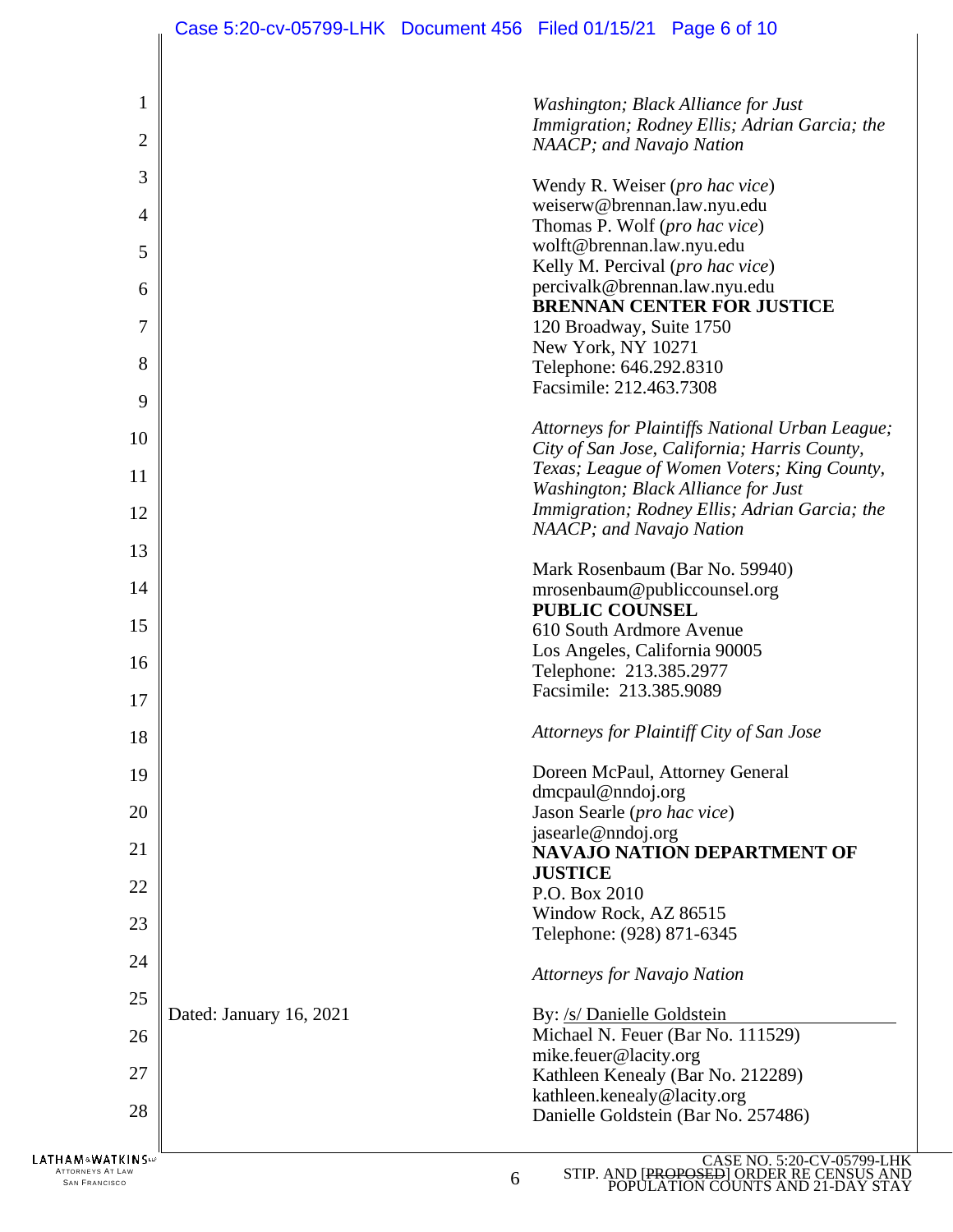|                                                 | Case 5:20-cv-05799-LHK Document 456 Filed 01/15/21 Page 7 of 10 |                |                                                    |                                                                      |
|-------------------------------------------------|-----------------------------------------------------------------|----------------|----------------------------------------------------|----------------------------------------------------------------------|
|                                                 |                                                                 |                |                                                    |                                                                      |
|                                                 |                                                                 |                |                                                    |                                                                      |
| $\mathbf{1}$                                    |                                                                 |                | danielle.goldstein@lacity.org                      |                                                                      |
| $\mathbf{2}$                                    |                                                                 |                | Michael Dundas (Bar No. 226930)                    |                                                                      |
|                                                 |                                                                 |                | mike.dundas@lacity.org                             | <b>CITY ATTORNEY FOR THE CITY OF</b>                                 |
| 3                                               |                                                                 |                | <b>LOS ANGELES</b>                                 |                                                                      |
|                                                 |                                                                 |                | 200 N. Main Street, 8th Floor                      |                                                                      |
| $\overline{4}$                                  |                                                                 |                | Los Angeles, CA 90012                              |                                                                      |
| 5                                               |                                                                 |                | Telephone: 213.473.3231                            |                                                                      |
|                                                 |                                                                 |                | Facsimile: 213.978.8312                            |                                                                      |
| 6                                               |                                                                 |                |                                                    | Attorneys for Plaintiff City of Los Angeles                          |
| 7                                               |                                                                 |                |                                                    |                                                                      |
|                                                 | Dated: January 16, 2021                                         |                | By: /s/ Michael Mutalipassi                        |                                                                      |
| 8                                               |                                                                 |                |                                                    | Christopher A. Callihan (Bar No. 203010)                             |
| 9                                               |                                                                 |                | legalwebmail@ci.salinas.ca.us                      |                                                                      |
|                                                 |                                                                 |                | michaelmu@ci.salinas.ca.us                         | Michael Mutalipassi (Bar No. 274858)                                 |
| 10                                              |                                                                 |                | <b>CITY OF SALINAS</b>                             |                                                                      |
| 11                                              |                                                                 |                | 200 Lincoln Avenue                                 |                                                                      |
|                                                 |                                                                 |                | Salinas, CA 93901                                  |                                                                      |
| 12                                              |                                                                 |                | Telephone: 831.758.7256                            |                                                                      |
| 13                                              |                                                                 |                | Facsimile: 831.758.7257                            |                                                                      |
|                                                 |                                                                 |                |                                                    | Attorneys for Plaintiff City of Salinas                              |
| 14                                              |                                                                 |                |                                                    |                                                                      |
| 15                                              | Dated: January 16, 2021                                         |                | By: /s/ Rafey S. Balabanian                        |                                                                      |
|                                                 |                                                                 |                | rbalabanian@edelson.com                            | Rafey S. Balabanian (Bar No. 315962)                                 |
| 16                                              |                                                                 |                | Lily E. Hough (Bar No. 315277)                     |                                                                      |
|                                                 |                                                                 |                | lhough@edelson.com                                 |                                                                      |
| 17                                              |                                                                 |                | <b>EDELSON P.C.</b>                                |                                                                      |
| 18                                              |                                                                 |                | 123 Townsend Street, Suite 100                     |                                                                      |
|                                                 |                                                                 |                | San Francisco, CA 94107                            |                                                                      |
| 19                                              |                                                                 |                | Telephone: 415.212.9300<br>Facsimile: 415.373.9435 |                                                                      |
| 20                                              |                                                                 |                |                                                    |                                                                      |
|                                                 |                                                                 |                | Rebecca Hirsch (pro hac vice)                      |                                                                      |
| 21                                              |                                                                 |                |                                                    | rebecca.hirsch2@cityofchicago.org                                    |
| 22                                              |                                                                 |                | <b>CITY OF CHICAGO</b>                             | <b>CORPORATION COUNSEL FOR THE</b>                                   |
|                                                 |                                                                 |                | Celia Mexa                                         |                                                                      |
| 23                                              |                                                                 |                | Stephen J. Kane                                    |                                                                      |
| 24                                              |                                                                 |                | 121 N. LaSalle Street, Room 600                    |                                                                      |
|                                                 |                                                                 |                | Chicago, IL 60602                                  |                                                                      |
| 25                                              |                                                                 |                | Telephone: (312) 744-8143                          |                                                                      |
| 26                                              |                                                                 |                | Facsimile: (312) 744-5185                          |                                                                      |
|                                                 |                                                                 |                |                                                    | Attorneys for Plaintiff City of Chicago                              |
| 27                                              |                                                                 |                |                                                    |                                                                      |
| 28                                              |                                                                 |                |                                                    |                                                                      |
|                                                 |                                                                 |                |                                                    |                                                                      |
| LATHAM®WATKINS™                                 |                                                                 |                |                                                    | CASE NO. 5:20-CV-05799                                               |
| <b>ATTORNEYS AT LAW</b><br><b>SAN FRANCISCO</b> |                                                                 | $\overline{7}$ |                                                    | STIP. AND [PROPOSED] ORDER RE CENSUS<br>POPULATION COUNTS AND 21-DAY |

CASE NO. 5:20-CV-05799-LHK STIP. AND [PROPOSED] ORDER RE CENSUS AND POPULATION COUNTS AND 21-DAY STAY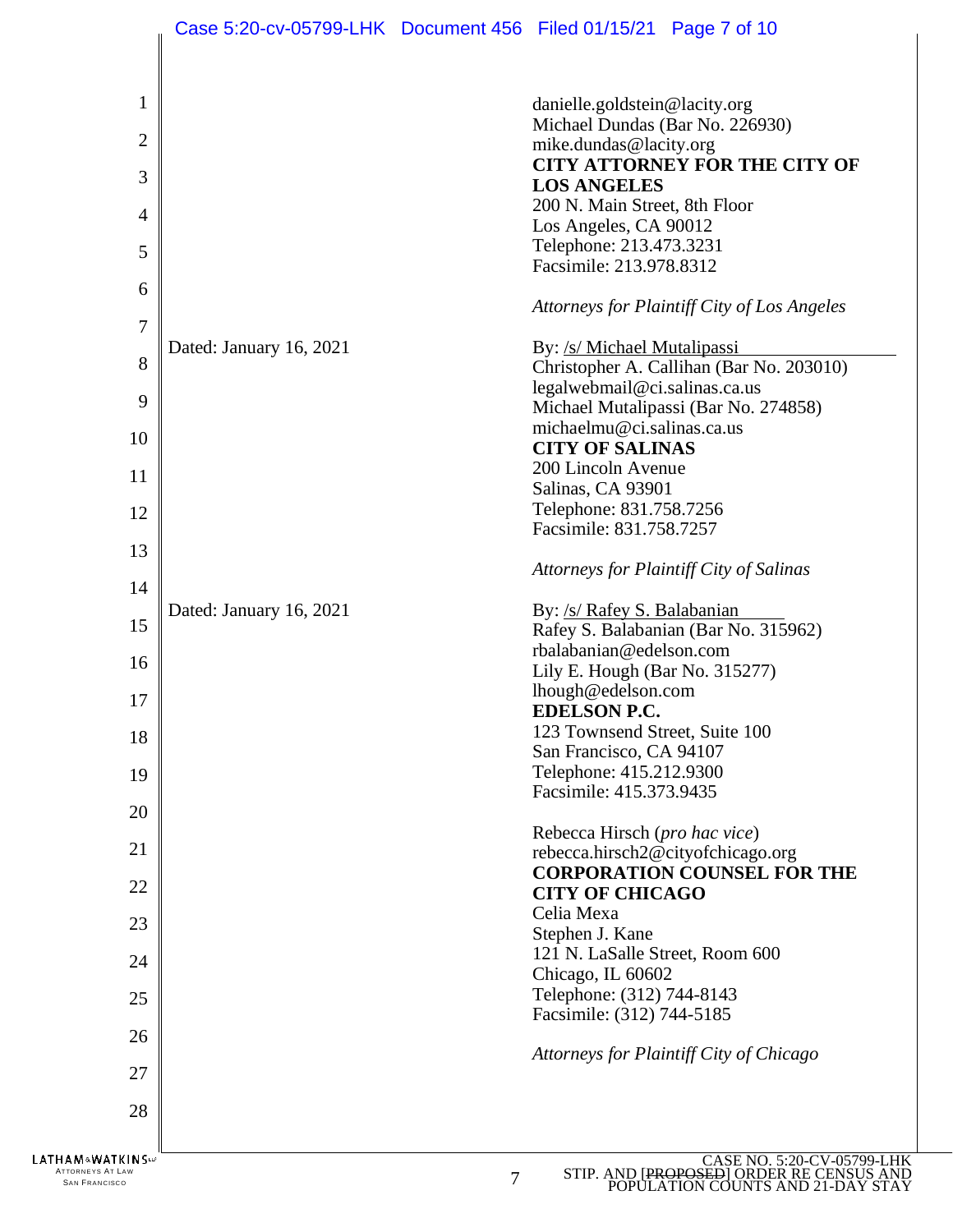|                                                                      | Case 5:20-cv-05799-LHK Document 456 Filed 01/15/21 Page 8 of 10 |   |                                                                  |                                                                                                             |
|----------------------------------------------------------------------|-----------------------------------------------------------------|---|------------------------------------------------------------------|-------------------------------------------------------------------------------------------------------------|
|                                                                      |                                                                 |   |                                                                  |                                                                                                             |
| 1                                                                    | Dated: January 16, 2021                                         |   | By: /s/ Donald R. Pongrace                                       |                                                                                                             |
| $\overline{2}$                                                       |                                                                 |   | Donald R. Pongrace (pro hac vice)                                |                                                                                                             |
| 3                                                                    |                                                                 |   | dpongrace@akingump.com                                           | Merrill C. Godfrey (Bar No. 200437)                                                                         |
| $\overline{4}$                                                       |                                                                 |   | mgodfrey@akingump.com                                            |                                                                                                             |
| 5                                                                    |                                                                 |   | <b>LLP</b>                                                       | AKIN GUMP STRAUSS HAUER & FELD                                                                              |
|                                                                      |                                                                 |   | 2001 K St., N.W.                                                 |                                                                                                             |
| 6                                                                    |                                                                 |   | Washington, D.C. 20006<br>Telephone: (202) 887-4000              |                                                                                                             |
| $\overline{7}$                                                       |                                                                 |   | Facsimile: 202-887-4288                                          |                                                                                                             |
| 8<br>9                                                               |                                                                 |   | Community                                                        | Attorneys for Plaintiff Gila River Indian                                                                   |
|                                                                      | Dated: January 16, 2021                                         |   | By: /s/ David I. Holtzman                                        |                                                                                                             |
| 10                                                                   |                                                                 |   |                                                                  | David I. Holtzman (Bar No. 299287)                                                                          |
| 11                                                                   |                                                                 |   | David.Holtzman@hklaw.com<br><b>HOLLAND &amp; KNIGHT LLP</b>      |                                                                                                             |
| 12                                                                   |                                                                 |   | Daniel P. Kappes                                                 |                                                                                                             |
| 13                                                                   |                                                                 |   | Jacqueline N. Harvey<br>50 California Street, 28th Floor         |                                                                                                             |
|                                                                      |                                                                 |   | San Francisco, CA 94111                                          |                                                                                                             |
| 14                                                                   |                                                                 |   | Telephone: (415) 743-6970<br>Fax: (415) 743-6910                 |                                                                                                             |
| 15                                                                   |                                                                 |   |                                                                  |                                                                                                             |
| 16                                                                   |                                                                 |   |                                                                  | Attorneys for Plaintiff County of Los Angeles                                                               |
| 17                                                                   |                                                                 |   |                                                                  |                                                                                                             |
| 18                                                                   | DATED: January 16, 2021                                         |   | <b>JENNIFER B. DICKEY</b>                                        |                                                                                                             |
|                                                                      |                                                                 |   |                                                                  | <b>Acting Assistant Attorney General</b>                                                                    |
| 19                                                                   |                                                                 |   | <b>JOHN V. COGHLAN</b>                                           |                                                                                                             |
| 20                                                                   |                                                                 |   |                                                                  | Deputy Assistant Attorney General                                                                           |
| 21                                                                   |                                                                 |   |                                                                  |                                                                                                             |
| 22                                                                   |                                                                 |   | <b>AUGUST E. FLENTJE</b>                                         | Special Counsel to the Assistant                                                                            |
| 23                                                                   |                                                                 |   | <b>Attorney General</b>                                          |                                                                                                             |
|                                                                      |                                                                 |   | <b>ALEXANDER K. HAAS</b>                                         |                                                                                                             |
| 24                                                                   |                                                                 |   | <b>Branch Director</b>                                           |                                                                                                             |
| 25                                                                   |                                                                 |   | <b>DIANE KELLEHER</b>                                            |                                                                                                             |
| 26                                                                   |                                                                 |   | <b>Assistant Branch Director</b>                                 |                                                                                                             |
| 27                                                                   |                                                                 |   |                                                                  |                                                                                                             |
| 28                                                                   |                                                                 |   | <u>/s/ Brad P. Rosenberg</u><br><b>Assistant Branch Director</b> | BRAD P. ROSENBERG (DC Bar # 467513)                                                                         |
| LATHA M∝WATKIN S₩<br><b>ATTORNEYS AT LAW</b><br><b>SAN FRANCISCO</b> |                                                                 | 8 |                                                                  | CASE NO. 5:20-CV-05799-LHK<br>STIP. AND [PROPOSED] ORDER RE CENSUS AND<br>POPULATION COUNTS AND 21-DAY STAY |

STIP. AND [PROPOSED] ORDER RE CENSUS AND POPULATION COUNTS AND 21-DAY STAY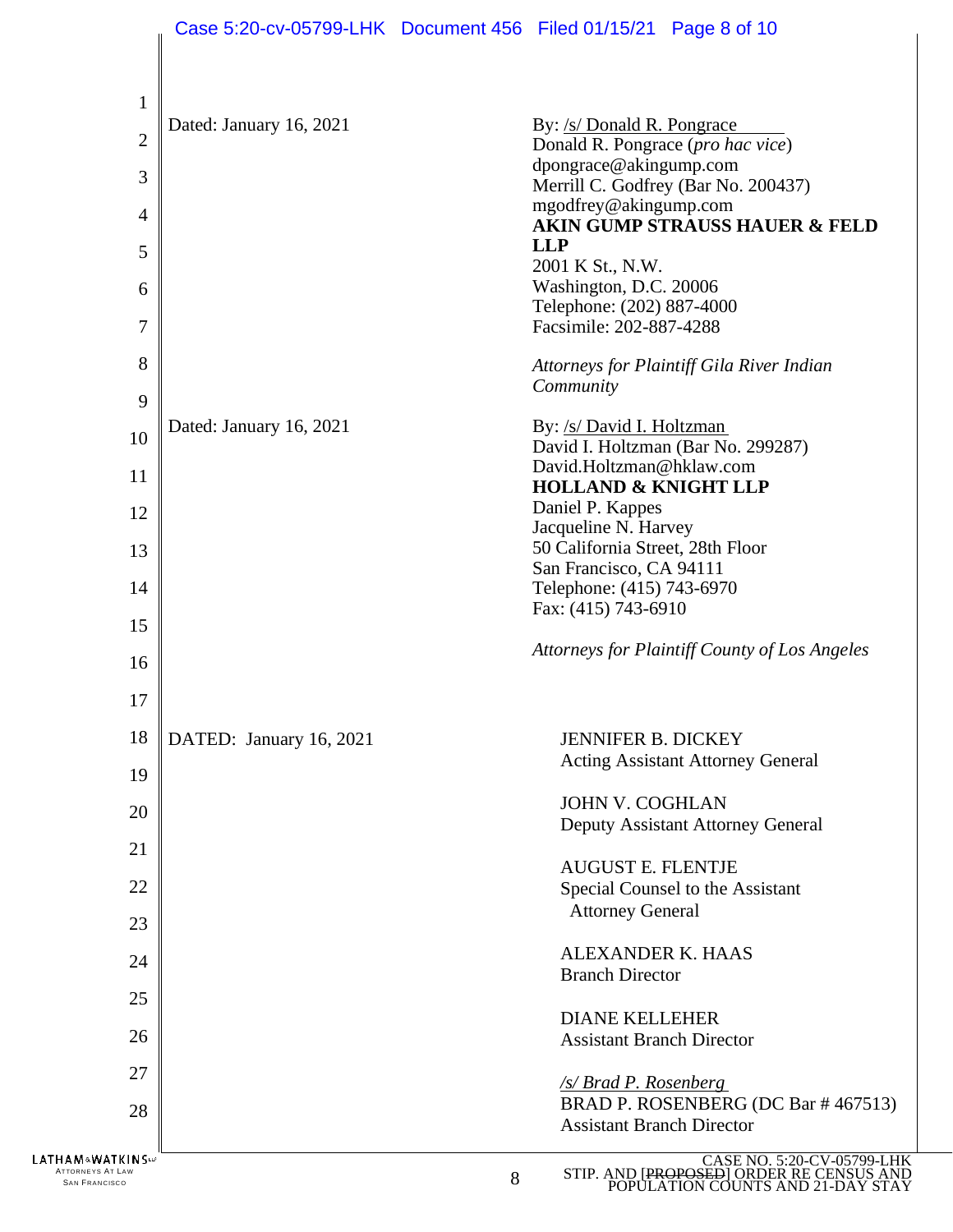|                             | Case 5:20-cv-05799-LHK Document 456 Filed 01/15/21 Page 9 of 10                                             |
|-----------------------------|-------------------------------------------------------------------------------------------------------------|
|                             |                                                                                                             |
| 1                           | ALEXANDER V. SVERDLOV                                                                                       |
| $\overline{2}$              | <b>STEPHEN EHRLICH</b>                                                                                      |
| 3                           | M. ANDREW ZEE<br><b>Trial Attorneys</b>                                                                     |
|                             | U.S. Department of Justice                                                                                  |
| $\overline{4}$              | Civil Division - Federal Programs Branch<br>1100 L Street, NW                                               |
| 5                           | Washington, D.C. 20005<br>Telephone: (202) 305-0550                                                         |
| 6                           |                                                                                                             |
| $\overline{7}$              | <b>Attorneys for Defendants</b>                                                                             |
| 8                           |                                                                                                             |
| 9                           |                                                                                                             |
| 10                          | <b>ATTESTATION</b>                                                                                          |
| 11                          | I, Sadik Huseny, am the ECF user whose user ID and password authorized the filing of this                   |
| 12                          | document. Under Civil L.R. $5-1(i)(3)$ , I attest that all signatories to this document have concurred      |
| 13                          | in this filing.                                                                                             |
| 14                          | Dated: January 16, 2021<br><b>LATHAM &amp; WATKINS LLP</b>                                                  |
|                             |                                                                                                             |
| 15                          |                                                                                                             |
|                             | By: /s/ Sadik Huseny<br>Sadik Huseny                                                                        |
| 16<br>17                    |                                                                                                             |
| 18                          |                                                                                                             |
| 19                          |                                                                                                             |
| 20                          |                                                                                                             |
| 21                          |                                                                                                             |
| 22                          |                                                                                                             |
| 23                          |                                                                                                             |
| 24                          |                                                                                                             |
| 25                          |                                                                                                             |
| 26                          |                                                                                                             |
| 27                          |                                                                                                             |
| 28                          |                                                                                                             |
| <b>LATHAM&amp;WATKINS</b> W | CASE NO. 5:20-CV-05799-LHK<br>STIP. AND [PROPOSED] ORDER RE CENSUS AND<br>POPULATION COUNTS AND 21-DAY STAY |